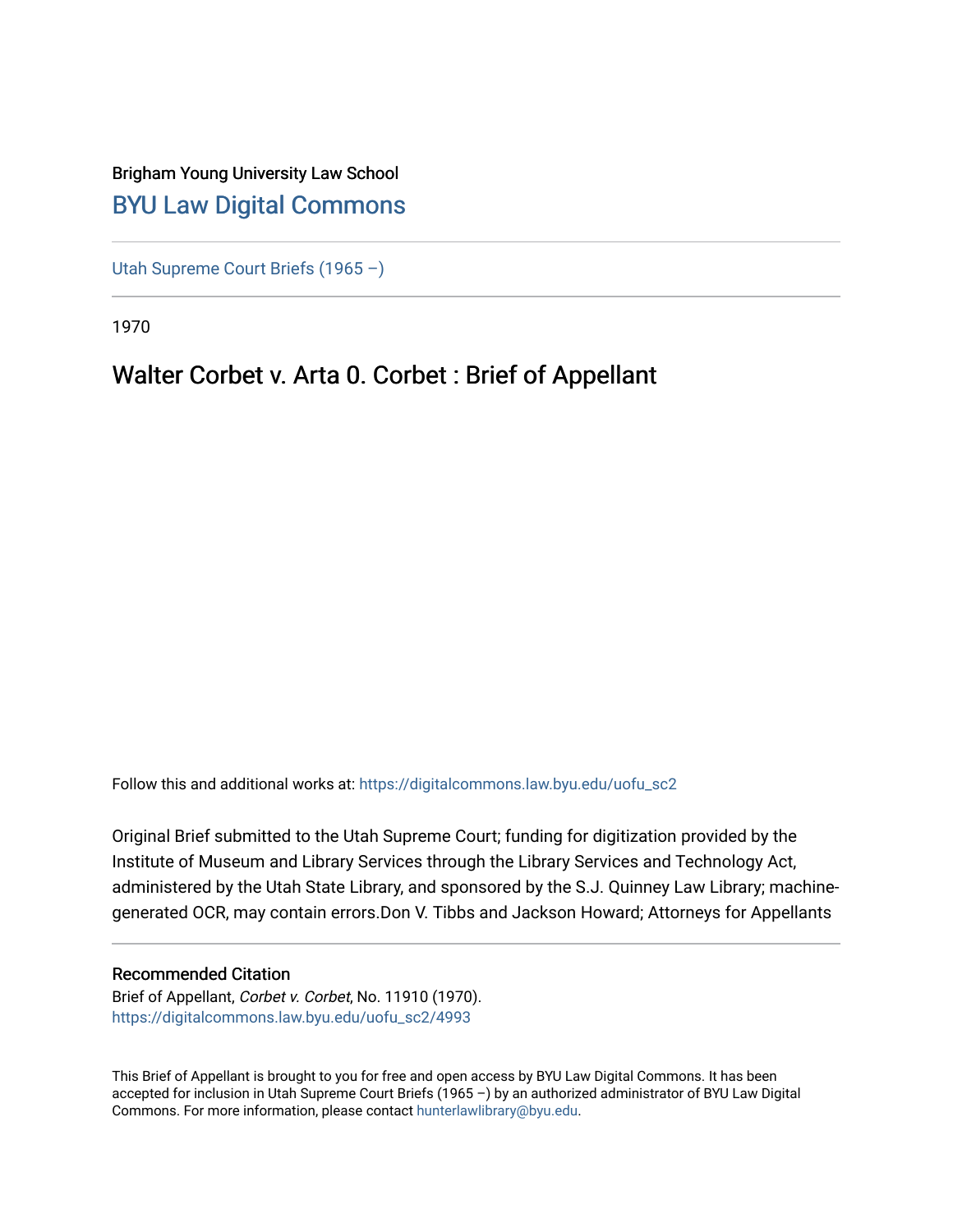**In the Supreme Court of the State of Utah** 

WALTER CORBET,

*Plaintiff and Respondent,* 

vs.

Case No. 11910

ARTA 0. CORBET,

*Defendant and Appellant.* 

BRIEF OF APPELLANT

Appeal from a Judgment of the Sixth District Court Sanpete County, State of Utah

The Honorable Ferdinand Erickson, Judge

DON V. TIBBS, for: TIBBS AND TERVORT Manti, Utah and JACKSON HOWARD, for: HOWARD AND LEWIS 120 East 300 North Provo, Utah

> Attorney for Defendant and Appellant

GEORGE S. BALLIF, for: ., '; D '1 :~-:-:::-i BALLIF AND BALLIF ~; I 84 East 100 South Provo, Utah u. Attorneys for Plaintiff and Respondent the company of the company of the company of the company of the company of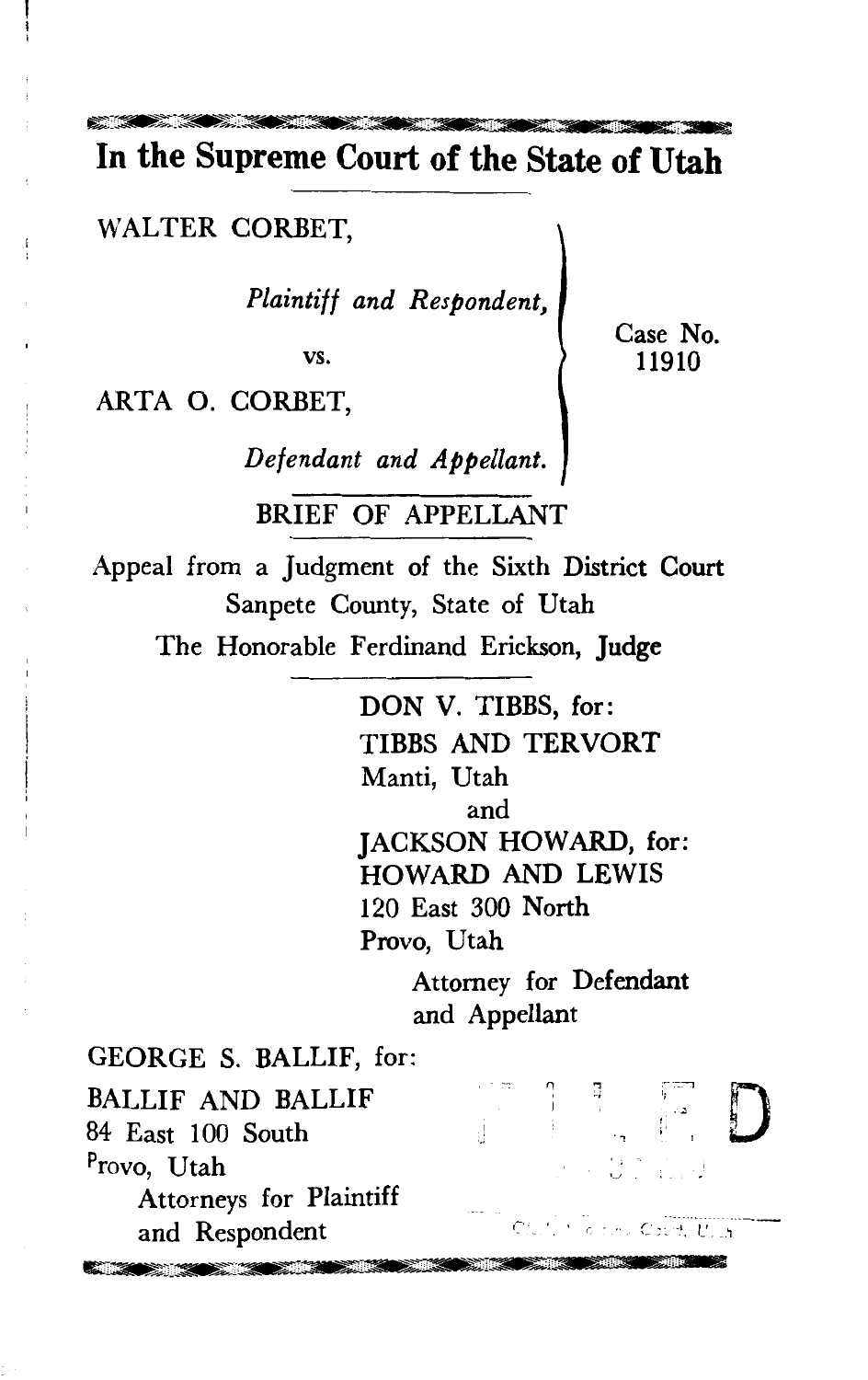## TABLE OF CONTENTS

#### PAGE

#### POINT I

THIS ACTION FOR PARTNERSHIP ACCOUNT-ING IS EQUITABLE IN NATURE AND APPEAL MAY BE MADE ON QUESTIONS OF FACT AS WELL AS LAW -------------------------------------·-·-------------------------------····· 4

## POINT II

THE COURT ERRED IN FINDING THAT THERE WAS NO WRITTEN PARTNERSHIP AGREE-MENT BETWEEN THE PARTIES ---------------------------------------- 4

#### POINT III

THE COURT ERRED IN FINDING THAT SEP-ARATE PROPERTY OF DEFENDANT CONSTI-TUTED ASSETS OF THE PARTNERSHIP------------------------ 6 POINT IV

PLAINTIFF'S ALLEGED ORAL AGREEMENT WITH DEFENDANT TO TRANSFER HER REAL PROPERTY TO THE PARTNERSHIP VIOLATES THE STATUTE OF FRAUDS AND IS UNENFORCE-ABLE ---------------------------·---------------·---------------------------------------------·-······· 8

#### POINT V

THE RECORD TITLE OF THE RANCH PROP-ERTY CREATES A REBUTTABLE PRESUMPTION OF OWNERSHIP WHICH PLAINTIFF FAILED TO 11EET. -----·----------------------------------------------------------------------·--··--·······--·--· 10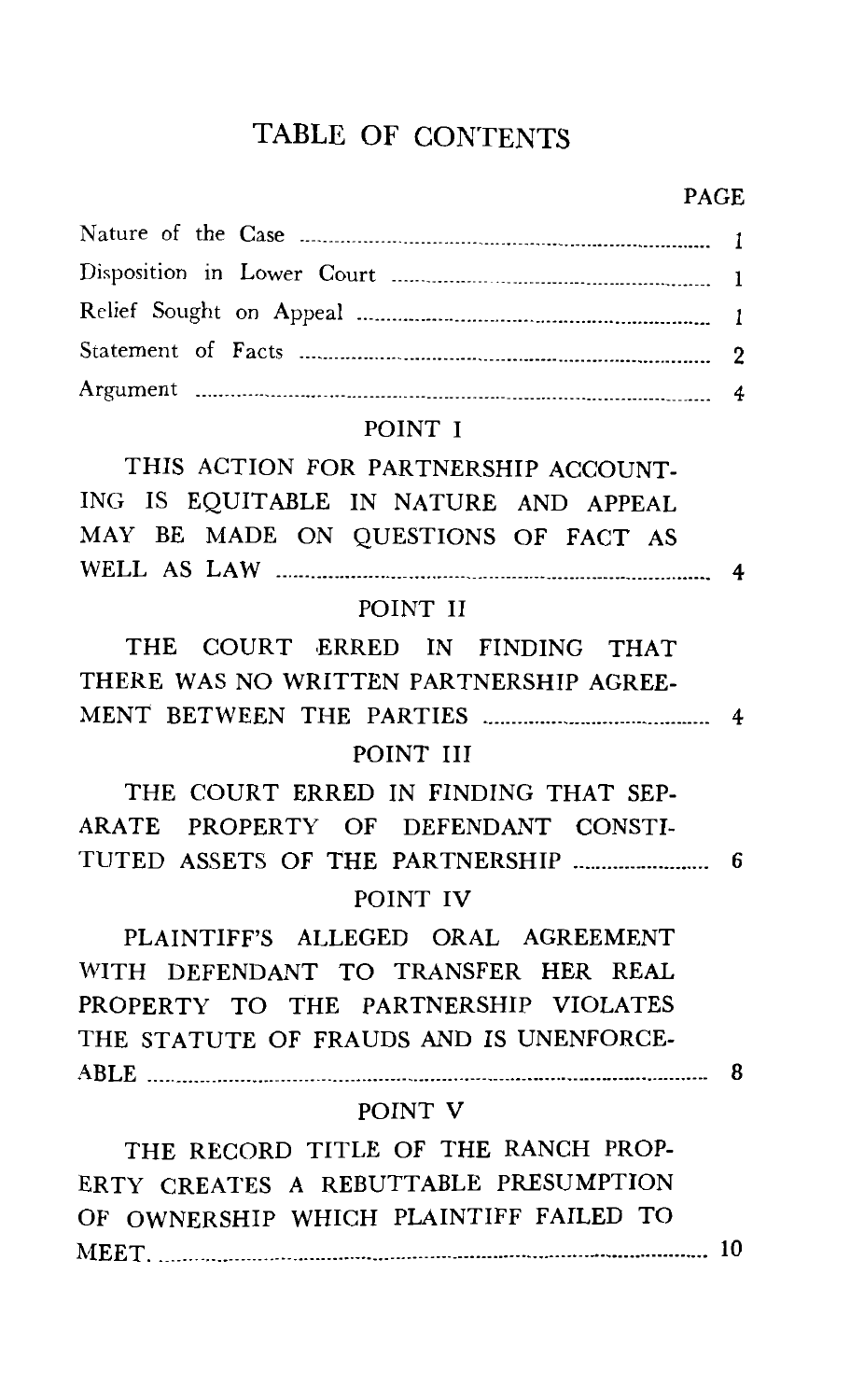#### POINT VI

THE JUDGMENT OF THE TRIAL COURT IS SO VAGUE AS TO BE INCAPABLE OF IMPLEMEN-TATION WITHOUT FURTHER LITIGATION. ................ 11 Conclusion -----------------------------------------------------------------------------------------· 13

## CASES AND AUTHORITIES CITED

Bear River State Bank v. Merrill, 101 Utah 176, 120 P.2d 325  $(1941).$ 

Boland v. Nihlros, 77 Utah 205, 293 P.7(1930).

Hawe v. Hawe, 89 Idaho 367, 406 P.2d 106(1965).

In re Capolino, 94 Cal. App. 2d 574, 210 P.2d 850(1949).

Stone v. Stone, 19 Utah 2d 378, 431 P.2d 802(1967).

Utah Code Annotated (1969 Repl. Vol.) Section 25-5-1.

Utah Constitution, Art. VIII, Sec. 9.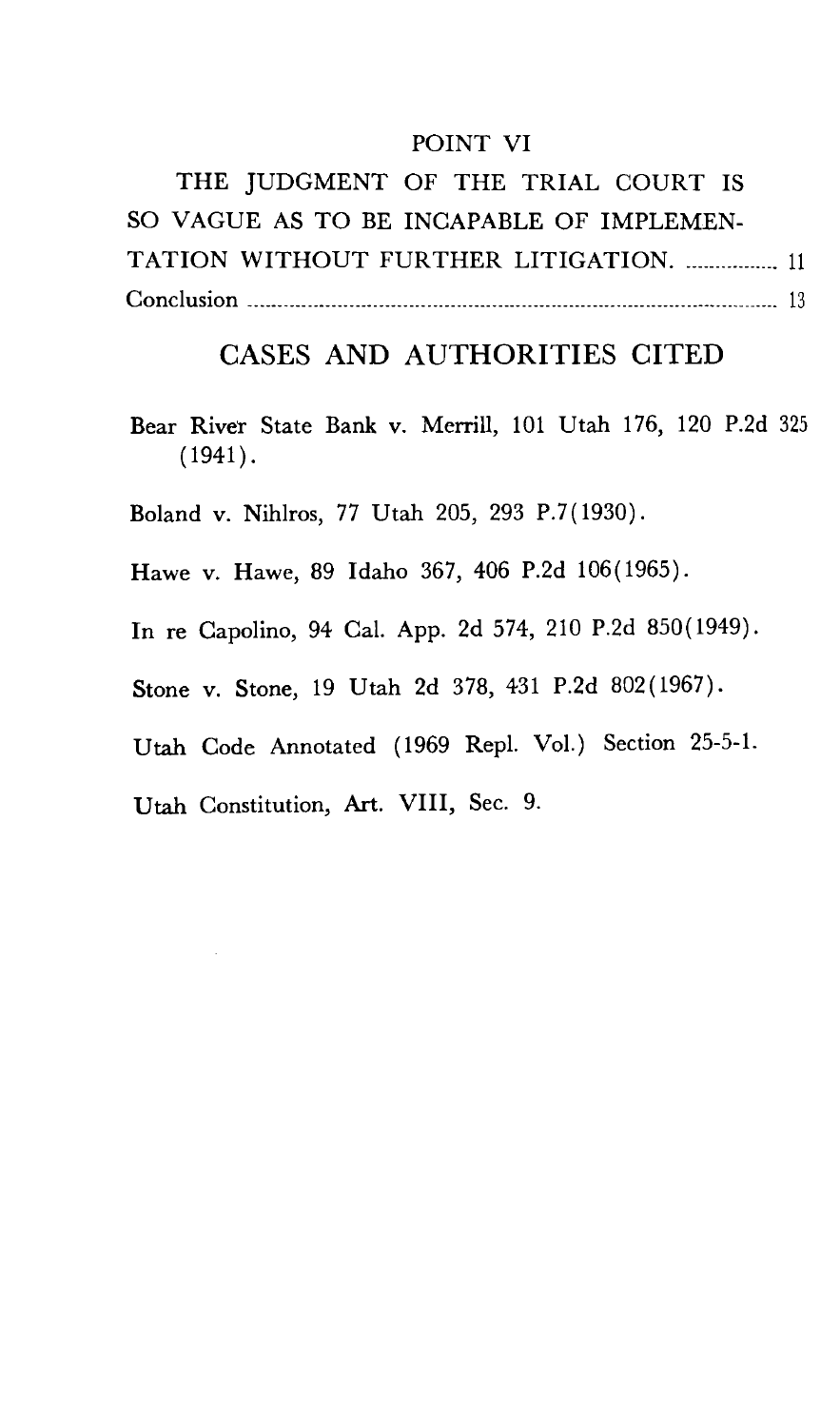# **In the Supreme Court of the State of Utah**

WALTER CORBET.

*Plaintiff and Respondent,* 

vs.

ARTA 0. CORBET,

*Def end ant and Appellant.* 

BRIEF OF APPELLANT

### NATURE OF THE CASE

This is an action for dissolution of a partnership and for a partnership accounting.

## DISPOSITION IN LOWER COURT

The court below entered judgment for plaintiff, ordering dissolution of the partnership and accounting for the alleged assets of the partnership as requested by plaintiff.

## RELIEF SOUGHT ON APPEAL

Appellant agrees that the partnership should be dissolved but contends that the court below erred as to the terms of the partnership agreement and requests that the judgment be reversed and the case remanded for findings and judgment consistent with the true terms of the partnership agreement.

Case No. 11910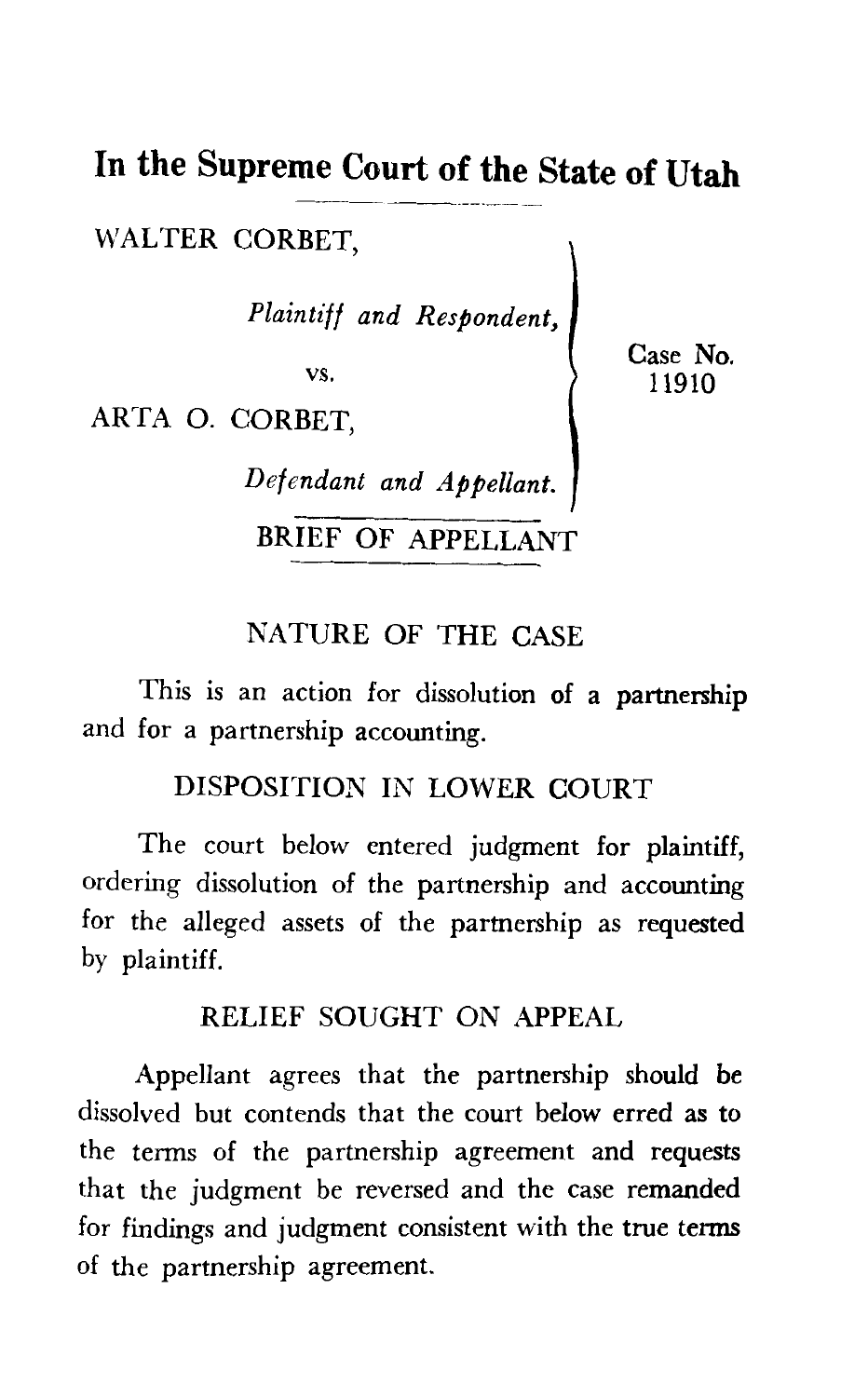## STATEMENT OF FACTS

Plaintiff and defendant were married December 28, 1954, at Las Vegas, Nevada, both having been married previously. The parties were divorced by decree of the Sixth District Court for Sanpete County, which decree became final December 28, 1962.

Although the time of reconciliation is disputed, sometime between November, 1962, and March, 1963, the parties decided to resume the marriage relationship and for that purpose filed a petition to set aside the decree of divorce. The Sixth District Court set aside the decree on April 8, 1963, and the parties lived thereafter as husband and wife until sometime prior to July, 1968, when defendant commenced an action for divorce. The divorce action was dismissed November 21, 1968, on the ground that the order setting aside the previous divorce decree was a nullity.

It is agreed that during the period following the reconciliation until defendant filed for divorce in July, 1968, the parties regarded themselves as husband and wife and were engaged during part of that period in a partnership, the exact scope and terms of which are in dispute.

According to plaintiff, the partnership commenced with the reconciliation and extended to all of the previously separate property of plaintiff and defendant. Plaintiff's calculations as to the respective capital con·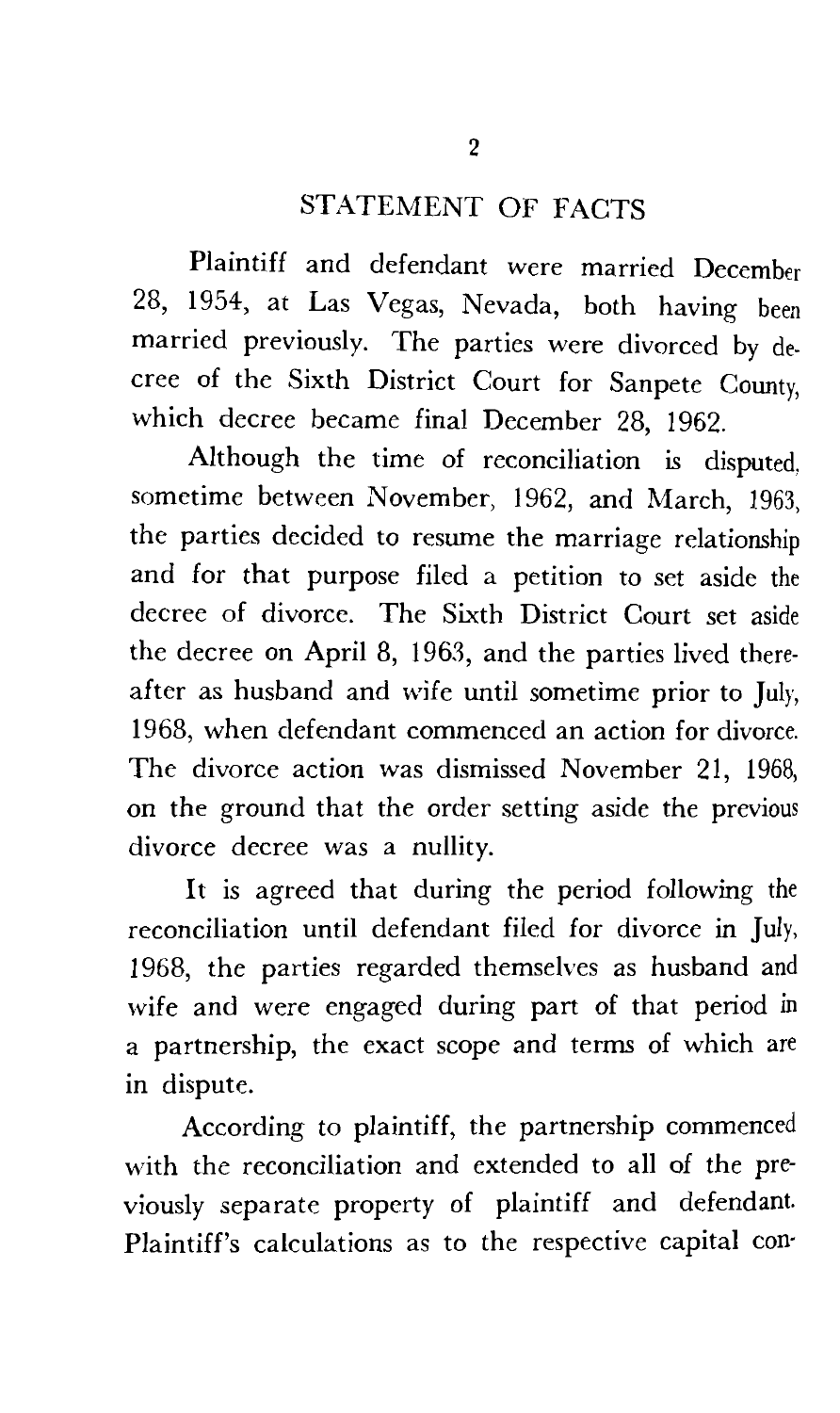tributions of the parties to the partnership are shown on Exhibit 3.

Defendant's calculation of the partnership capital account is shown on Exhibit 21.

It will be seen from a comparison of plaintiff's and defendant's calculations of the capital account that the chief dispute centers about whether the so-called "Sterling Ranch" and a joint account of the parties at the Manti City Bank were or were not assets of the partnership.

It is plaintiff's position that the partnership agreement was oral and was entered into at the time of reconciliation in March, 1963. (R.l)

Defendant contends that the partnership agreement was reduced to writing in April, 1965, that it related only to the trailer sales business which parties entered into in the spring of 1964 in St. George, Washington County, Utah, and that the said written agreement provided for a monthly wage of \$300.00 to be paid to the defendant. (R.11) According to defendant, the \$300.00 monthly wage was to be retained in the partnership as a capital contribution from defendant and appears as such on Exhibit 21.

It is the purpose of this brief to demonstrate to this Court that the trial court erred in finding that the evidence supported plaintiff's view of these disputed matters.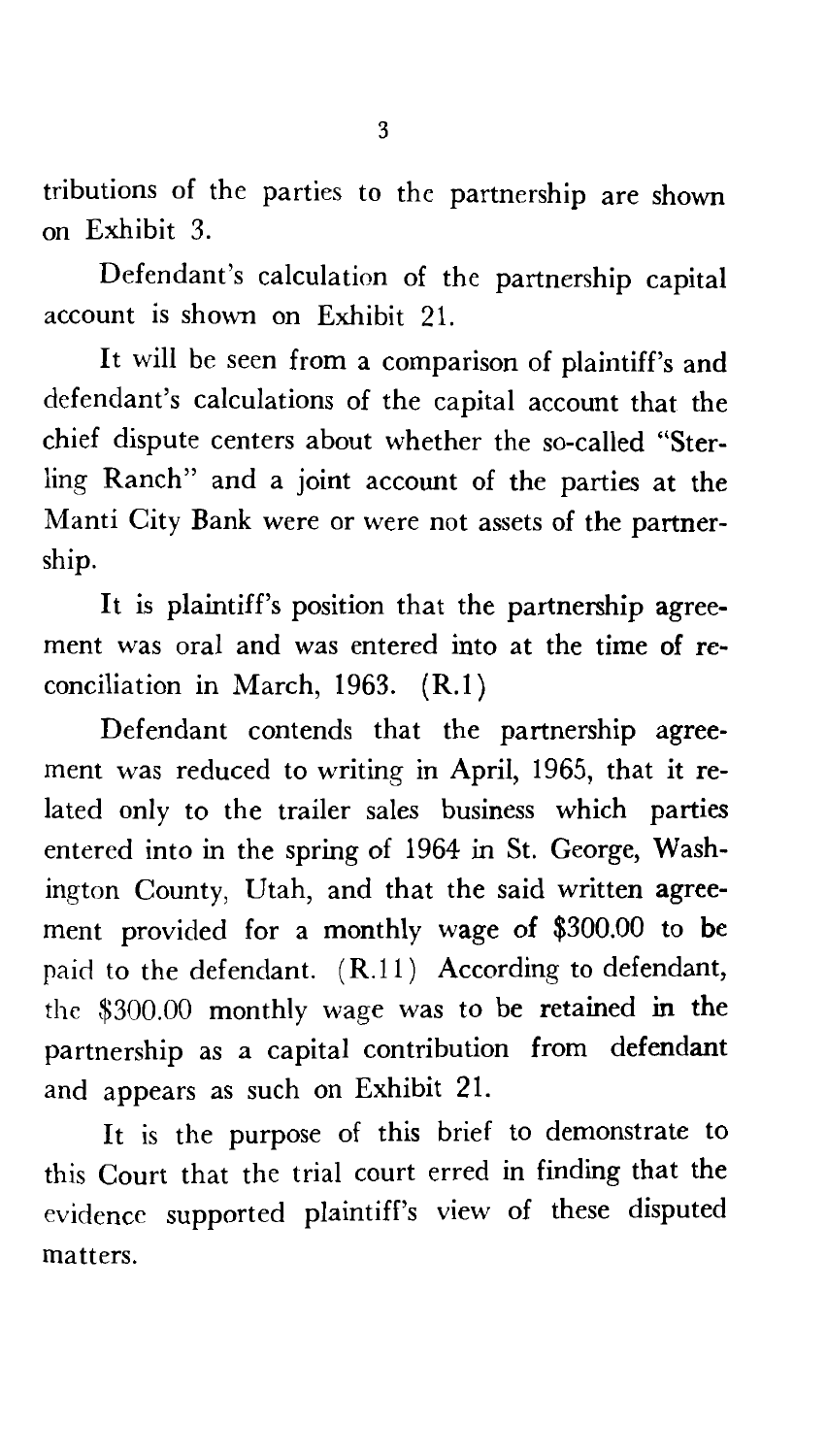## **ARGUMENT**

#### POINT I

THIS ACTION FOR PARTNERSHIP ACCOUNTING IS EQUITABLE IN NATURE AND APPEAL MAY BE MADE ON QUESTIONS OF FACT AS WELL AS LAW.

The Utah Constitution, Article VIII, Section 9 provides with respect to appeals from the district courts to the Supreme Court that

"In equity cases, the appeal may be on questions of both law and fact  $\therefore$  " Cf. Stone v. Stone, 19 Utah 2d 378, 431 P.2d 802(1967).

That an action seeking an accounting is equitable m nature is universally held and the Utah Supreme Court has expressly so recognized in Bear River State Bank v. Merrill, 101 Utah 176, 120 P.2d 325(1941). As the Court stated in that case,

"And where it is claimed that the facts found by the trial court are not supported by the evidence, the appellants are entitled to a full review of the evidence and a determination by the Supreme Court." 120 P.2d 327.

#### POINT II

THE COURT ERRED IN FINDING THAT THERE WAS NO WRITTEN PARTNERSHIP AGREEMENT BE-TWEEN THE PARTIES.

In the spring of 1965, the parties hired one Lanny Lund to manage the trailer sales lot in St. George during the summer of that year. Defendant testified that in April of 1965, she prepared a draft of a partnership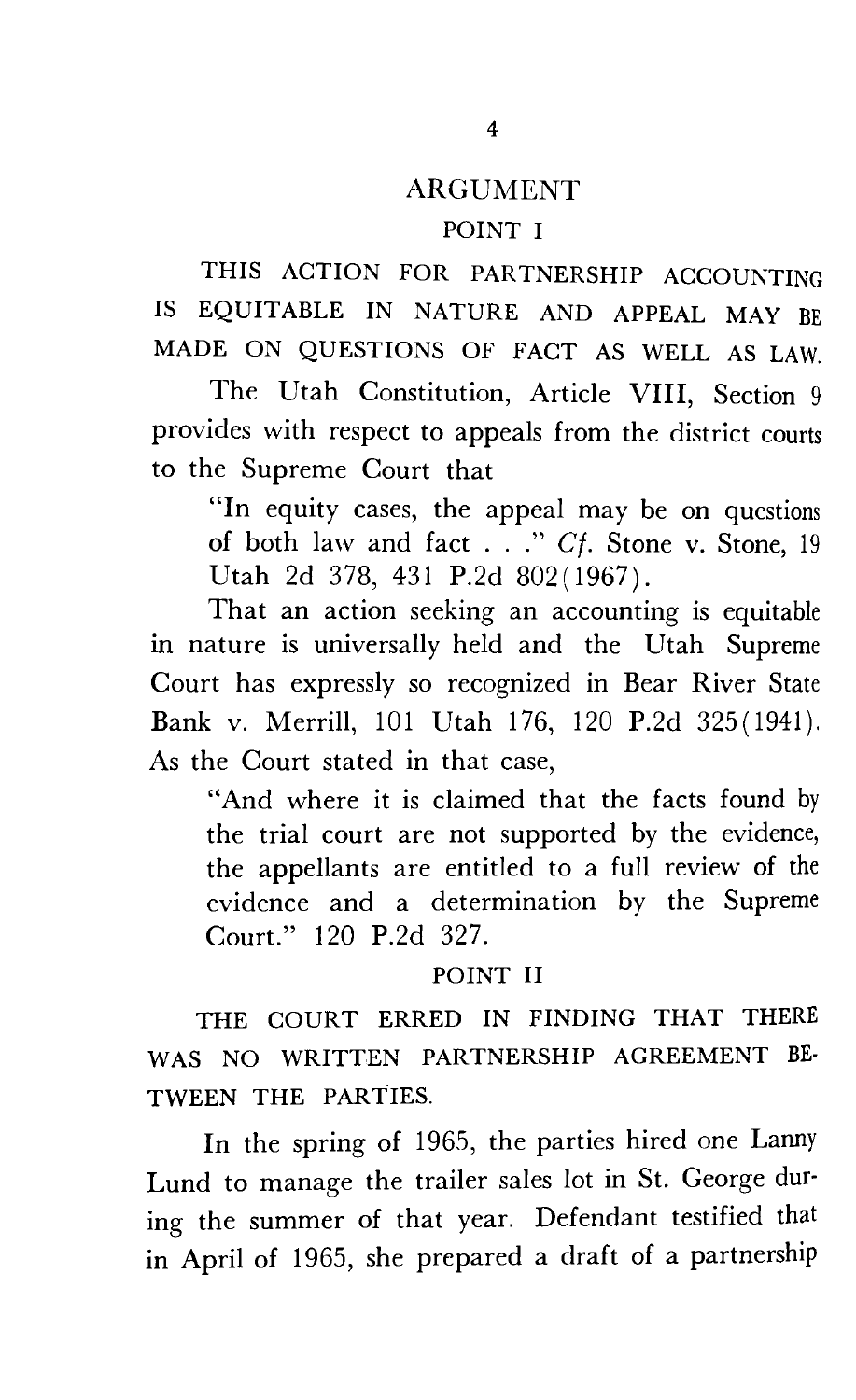agreement (Exhibit  $1$ ) and that from that written draft Mr. Lund prepared a typewritten agreement. She further testified that the typewritten document was signed by herself and plaintiff in the presence of a notary public, Mrs. Lillian Covington. (R.125-32)

Mr. Lund confirmed the testimony of defendant and added that he recalled specifically the provision for the payment of a monthly salary of \$300.00 to defendant. (R.138)

The notary, Mrs. Covington, also confirmed the testimony of Mrs. Corbet, specifically recalling the stationary on which the agreement was typed and the circumstances under which it was brought to her for notarization. (R.154-48)

The further evidence was that the typewritten, signed and notarized agreement was placed in a metal box belonging to plaintiff and retained by him. ( R.511 )

Plaintiff sought to discredit the written draft of the agreement, offered in evidence by defendant pursuant to Section 78-25-16(2) Utah Code Annotated ( 1953), on the ground that the date of the draft was tampered with between the time of defendant's deposition and the trial. To support this argument, plaintiff introduced in evidence a faded machine copy of the draft made at the time of the deposition (Exhibit 29) which does not show the tear in the area of the date which now appears on the original. It is apparent, how-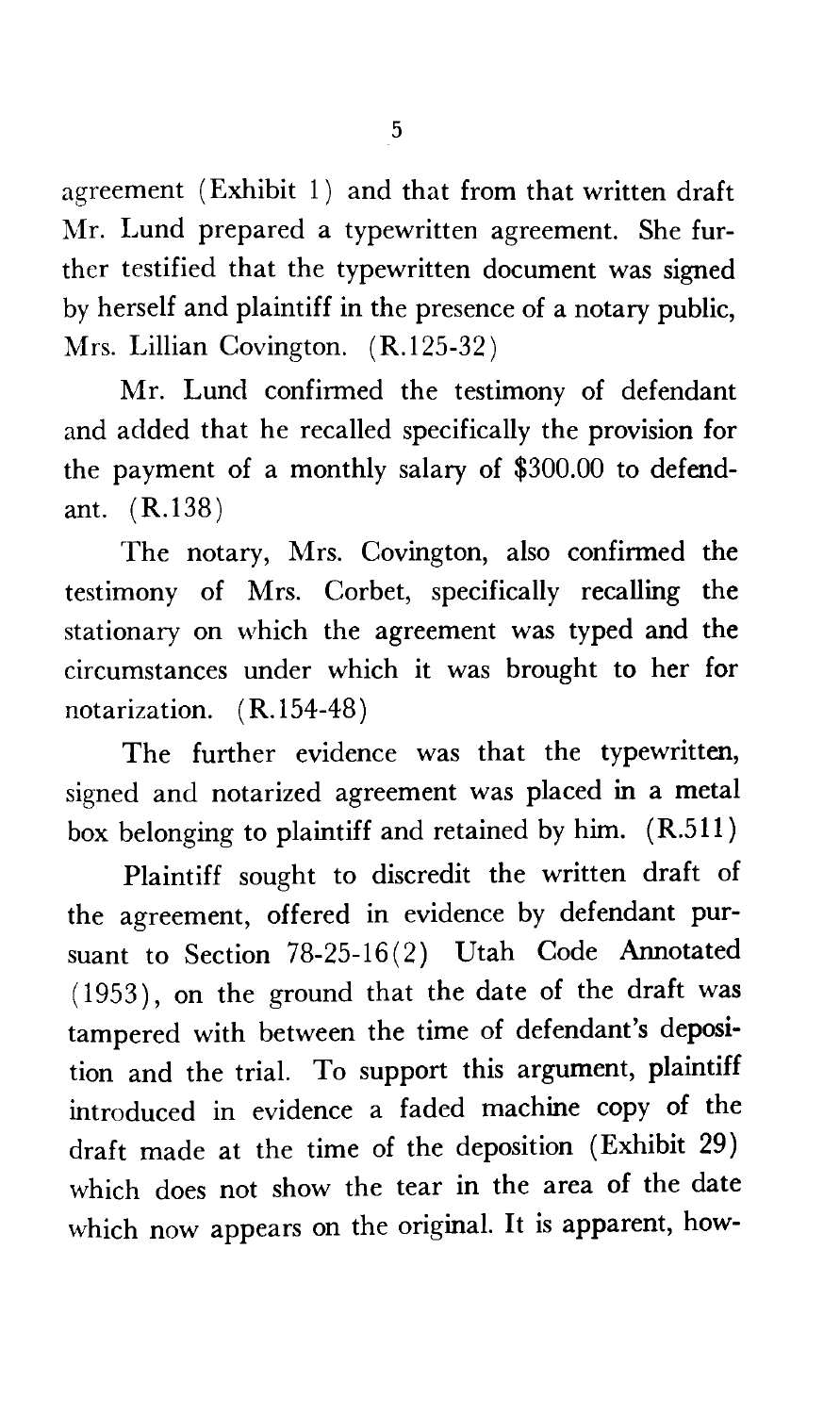ever, that the difference between the copy and the original is to be accounted for by the failure of the machine to reproduce any of the tears on the margin of the document.

There was also conflicting expert evidence as to the date of the document. (Exhibits 38, 40) The expert evidence is, however, inconclusive and represents mere conflicting speculations.

Thus, the only substantial evidence produced by plaintiff to deny the existence of a written partnership agreement as alleged by defendant was plaintiff's own self serving denials. When these are balanced against the strong testimony of two independent witnesses, Mr. Lund and Mrs. Covington, it is clear that the trial court acted contrary to the manifest weight of the evidence m holding for the plaintiff on this issue.

#### POINT III

THE COURT ERRED IN FINDING THAT SEPARATE PROPERTY OF DEFENDANT CONSTITUTED ASSETS OF THE PARTNERSHIP.

Central to plaintiff's case is the contention that the joint bank account in the Manti City Bank and defendant's ranch at Sterling constituted assets of the partner· ship.

A. BANK ACCOUNT - MANTI CITY BANK

As to plaintiff's contention that the Manti City Bank account was a partnership account, it is a suffic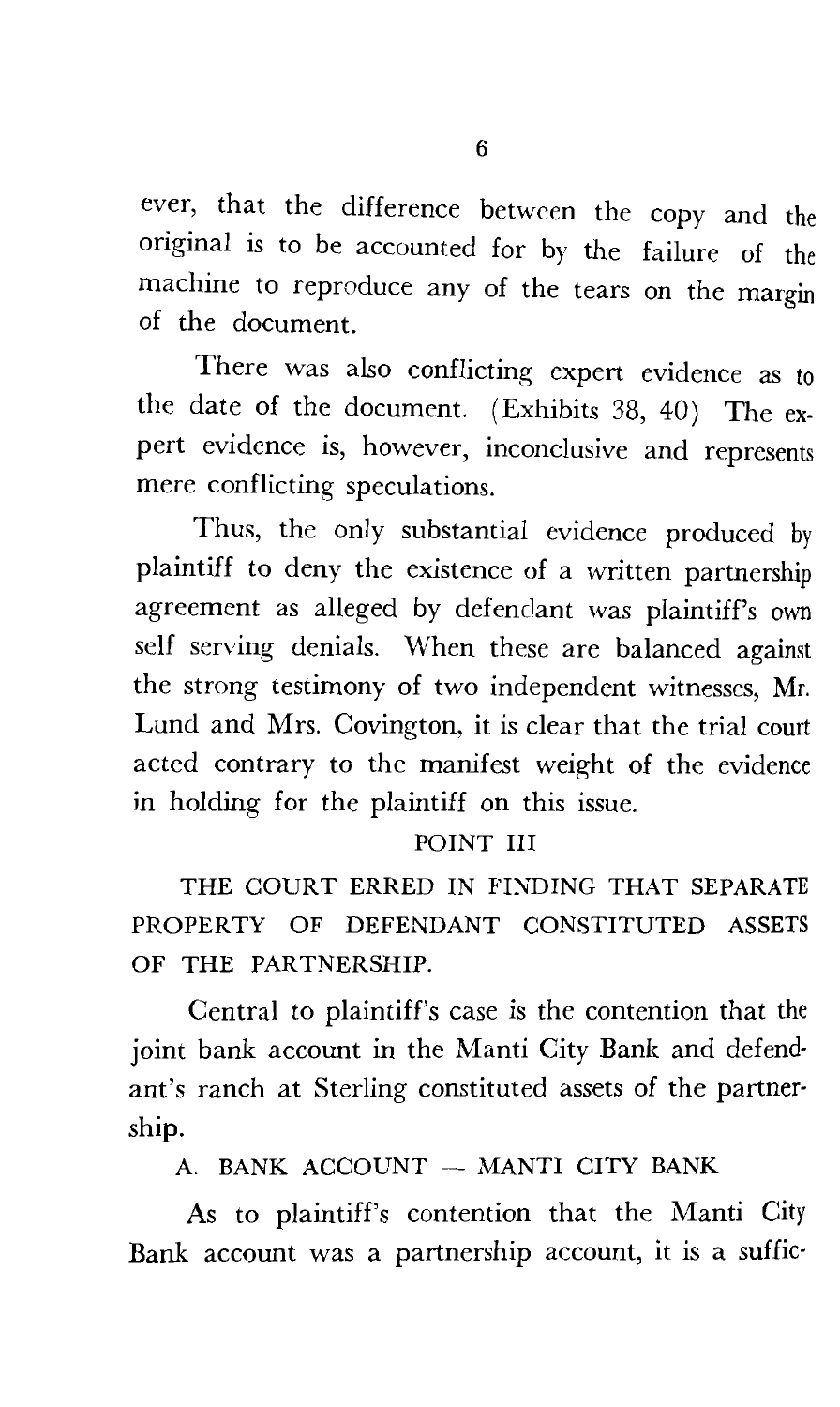ient rebuttal to note, as conceded by plaintiff in his Exhibit 7, that this account was used by defendant for deposits and disbursements of monies to her children which by no stretch of the imagination could have had anything to do with an alleged partnership existing during the years 1963-64. It was defendant's testimony that plaintiff's name was added to the account in the Manti City Bank at his request over her objections. ( R. 4 76) Defendant further testified that the understanding with respect to the account was that the funds deposited in the account should be used for their living expenses and that if and when they were able to find a location for a trailer sales lot, money would be taken from the account to commence such business.  $(R. 477)$ In fact, the sum of \$1,351.64 was transferred from the Manti City Bank account to the partnership account opened in the Bank of St. George in connection with the establishment of the partnership in the spring of 1964. That the Manti account was not a partnership account is further evidenced by the fact that a separate partnership account was established in St. George.

Plaintiff's contention that the Manti City Bank account was a partnership account is thus without merit or support in the evidence.

B. STERLING RANCH

As to plaintiff's contention that the Sterling Ranch was a partnership asset, it is clear that the ranch was a part of defendant's deceased husband's estate, that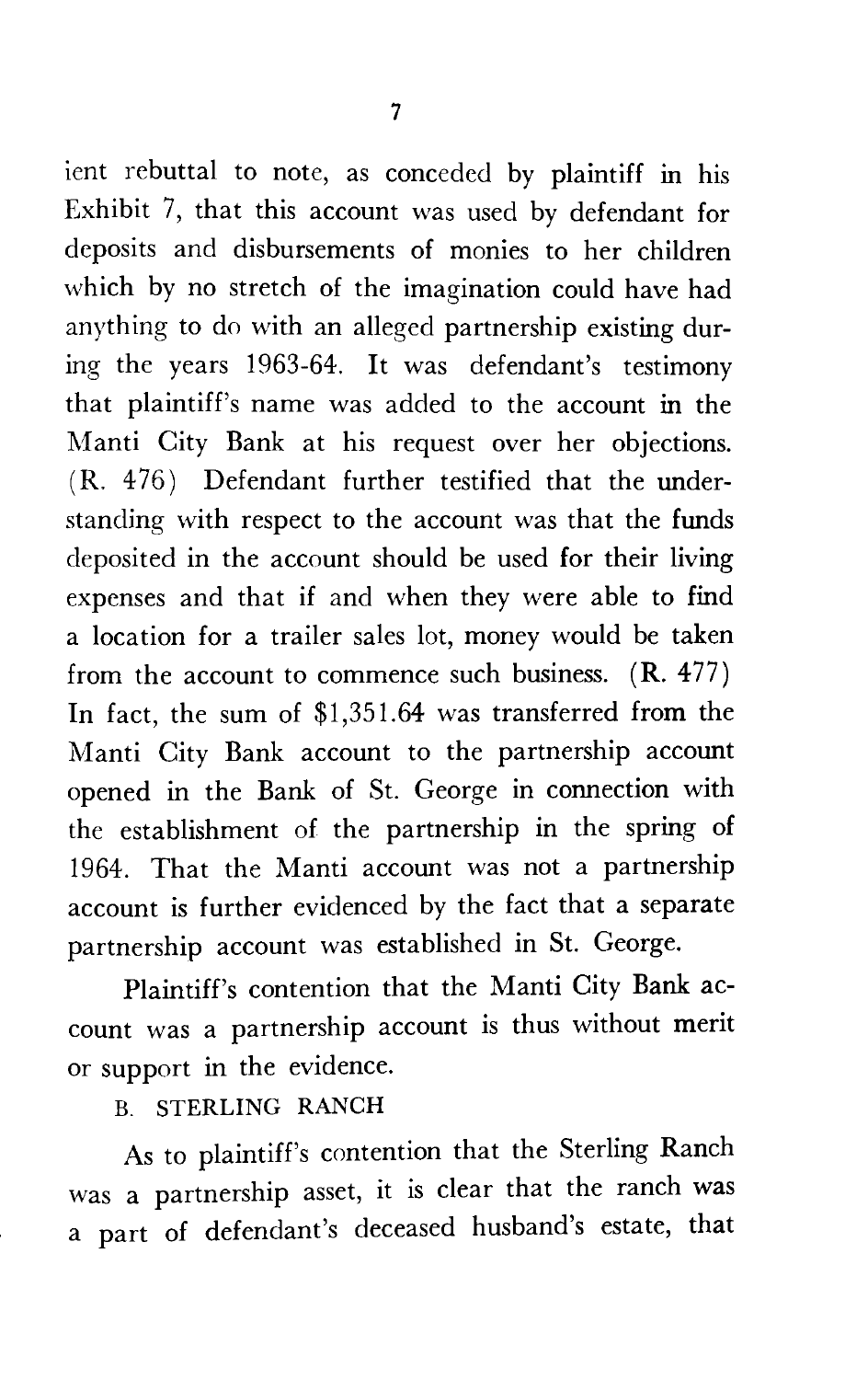the record title has always remained with her or members of her immediate family and had never been vested in plaintiff, and that defendant never had any intention of giving to plaintiff any interest in the said ranch property. Defendant's testimony and the chain of title both indicate that she regarded herself as holding the property in trust for her children. This is supported by the fact that she transferred title to the children in 1962 and received back a deed later in that year which she *did not record* until 1965 when she sold the property and gave part of the proceeds to the children. (R. 478-84, Exhibit 30) Plaintiff's declarations to the contrary are self serving, without substantial support in the evidence and clearly inconsistent with the limited scope of the partnership as evidenced by the written agreement entered into by the parties in April, 1965.

C. MORTGAGE INTEREST OF WALTER

Additional evidence that the partnership did not include the "separate properties" of the parties is found in the fact that a mortgage obligation due plaintiff from his son was released by plaintiff in 1965 unilaterally and without consulting plaintiff. (R. 274, Exhibits 41, 42). Plaintiff's position thus becomes in effect, "what's yours is mine, and what's mine is mine." That the trial court could so find is further evidence of its utter disregard of the facts.

### POINT IV

PLAINTIFF'S ALLEGED ORAL AGREEMENT WITH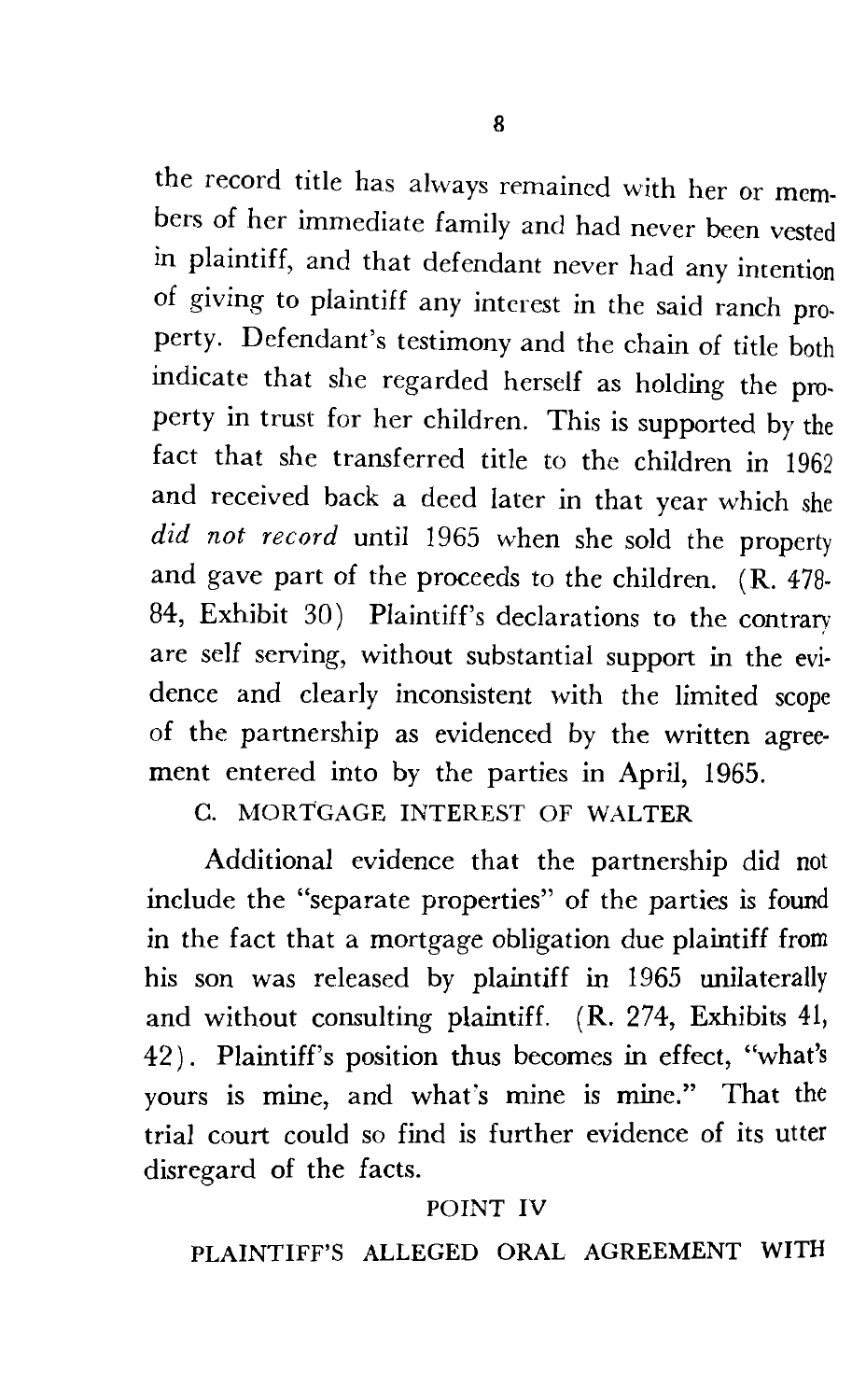DEFENDANT TO TRANSFER HER REAL PROPERTY TO THE PARTNERSHIP VIOLATES THE STATUTE OF FRAUDS AND IS UNENFORCEABLE.

The Statute of Frauds, Section 25-5-1 Utah Code Annotated ( 1969 Repl. Vol.) provides:

"No estate or interest in real property, other than leases for a term not exceeding one year, nor any trust or power over or concerning real property or in any manner relating thereto, shall be created, granted, assigned, surrendered or declared otherwise than by act or operation of law, or by deed or conveyance in writing subscribed by the party creating, granting, assigning, surrendering or declaring the same, or by his lawful agent thereunto authorized by writing."

An exception to the statute is recognized for parol grants under limited circumstances:

"It must appear by evidence that is clear, convincing, and unequivocal:  $(1)$  that there was a parol grant or gift by a contract or agreement which must be complete and certain in its terms; (2) possession taken and improvements made by the donee pursuant to and in reliance upon such oral gift;  $(3)$  that the improvements so made are substantial, and, not as an absolute rule but as a guiding principle, that the value thereof be in excess of the rental value during the time of occupancy; and ( 4) strong equities in favor of the donee, so strong that it would amount to a fraud upon him to allow the statute to be interposed to defeat his claim ... The requisite of clear conclusive and unequivical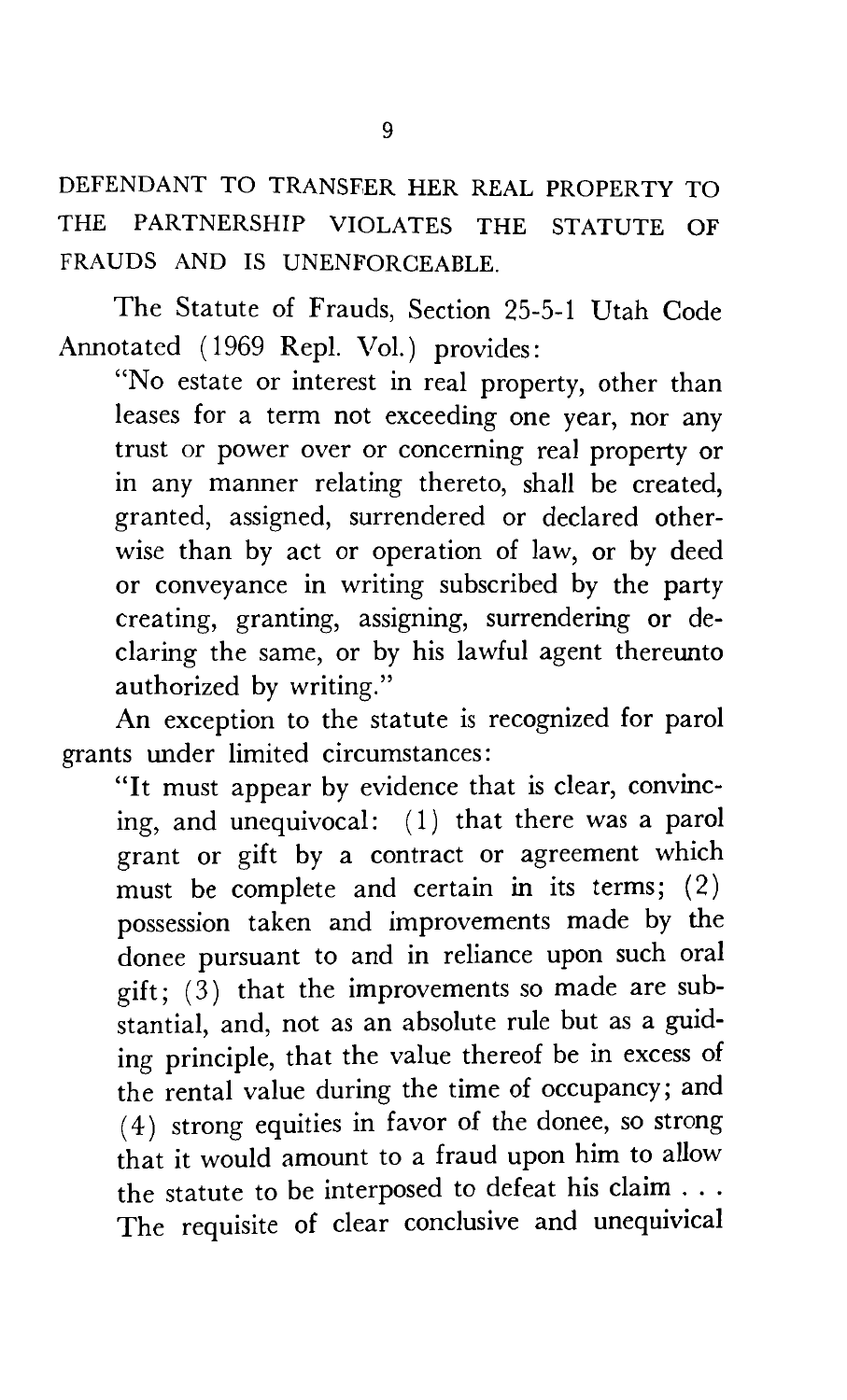evidence is especially important in the case of a parol gift of land, since the fact that the parties are usually relatives tends to account for plaintiff's occupation of the land as permissive, not as the result of contract. The proof must indicate more than a vague intention to give, or a family arrangement resting upon the will of the parties." Boland v. Nihlros, 77 Utah 205, 293 P.7, 10(1930).

Clearly, however, no such unambiguous state of facts supports plaintiff's claim to the "Sterling Ranch" as a partnership asset.

#### POINT V

THE RECORD TITLE OF THE RANCH PROPERTY CREATES A REBUTT ABLE PRESUMPTION OF OWNER-SHIP WHICH PLAINTIFF FAILED TO MEET.

Furthermore, it is a proposition beyond dispute that the record title constitutes presumptive evidence of the ownership of the ranch and, in the absence of substantial evidence to the contrary, is conclusive. Hawe v. Hawe, 89 Idaho 367, 406 P.2d 106(1965); In re Capolino, 94 Cal. App.2d 574, 210 P.2d 850(1949).

"The rule is well settled that one who would claim the ownership of property of which the legal title stands of record in another . . . must establish such claim by evidence that is clear, satisfactory and convincing." 210 P.2d 852.

The only evidence introduced by plaintiff to support his claim was his own self serving declaration that de· fendant agreed to convey the property to the alleged partnership. In finding the ranch to be a partnership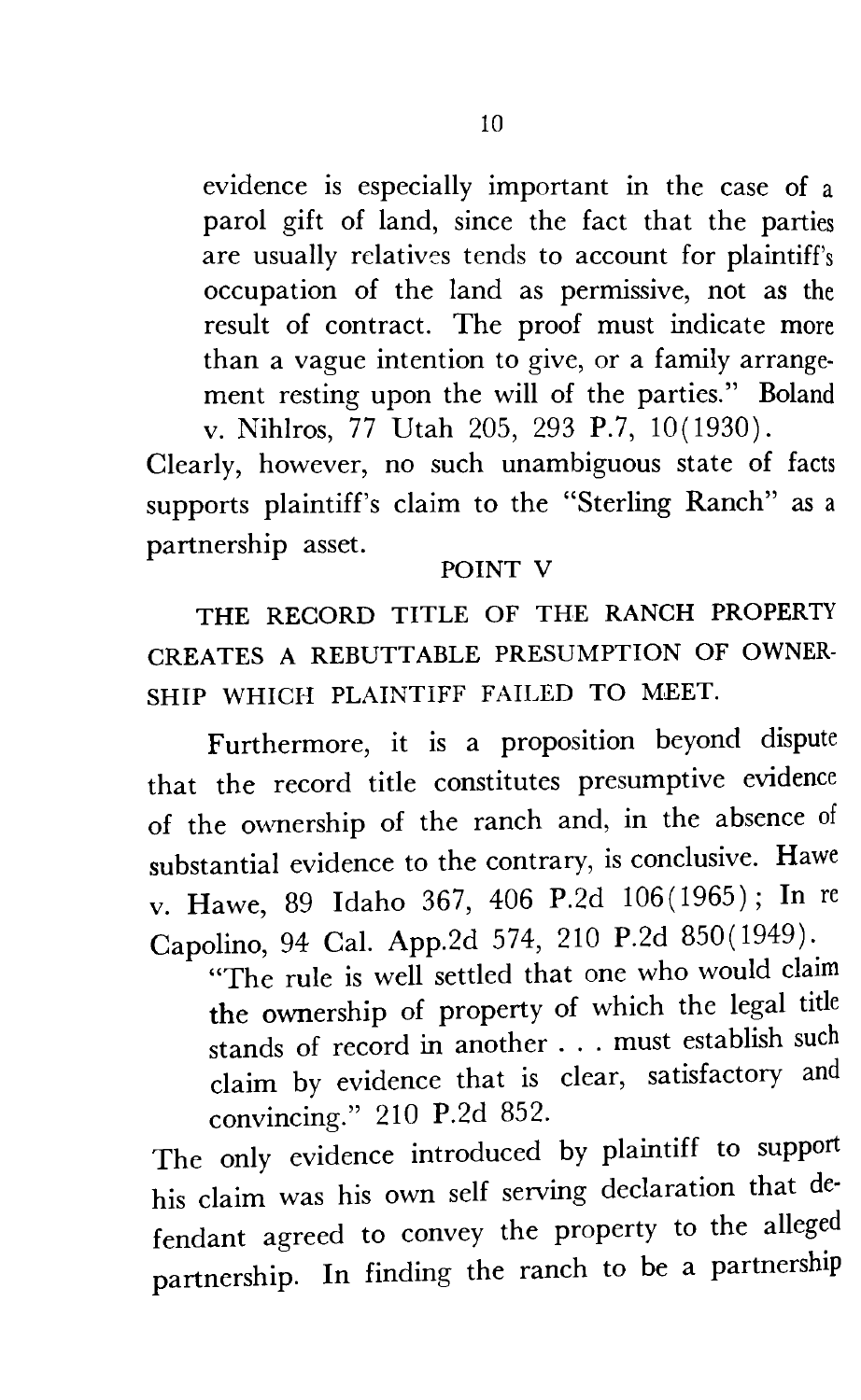asset, the trial court erred both in fact and in law. POINT VI

THE JUDGMENT OF THE TRIAL COURT IS SO VAGUE AS TO BE INCAPABLE OF IMPLEMENTATION WITHOUT FURTHER LITIGATION.

The calculations upon which the trial court based its judgment as to the distribution of the alleged parnership assets are identical with those of plaintiff's settlement proposal. (Exhibit 19) First, the judgment adds the current value of the alleged assets ( \$82,850.32), including the proceeds of the sale by defendant of her separately owned ranch property. The alleged contributions of the parties  $(\$63,030.54)$  are then deducted to give a net profit figure (\$19,819.78). One half (\$9,909.89) of the net profit is then added to the parties' respective contributions (Walter, \$34, 128.14; Arta \$28,902.40) to arrive at their respective distributive shares (Walter, \$44,038.03; Arta, \$38,812.29). **But** from Arta's distributive share the judgment subtracts the proceeds from the sale of the ranch and an alleged overpayment from the drawing account. The judgment then proceeds to decree distribution "in accordance with" this calculation, declaring a "balance due" plaintiff and defendant of \$44,038.03 and \$1,862.29 respectively.

Wholly apart from the manifest disregard of the facts shown by this calculation, it shows a total indifference to the practical problems of settling the affairs of the partnership. Although the judgment calls for a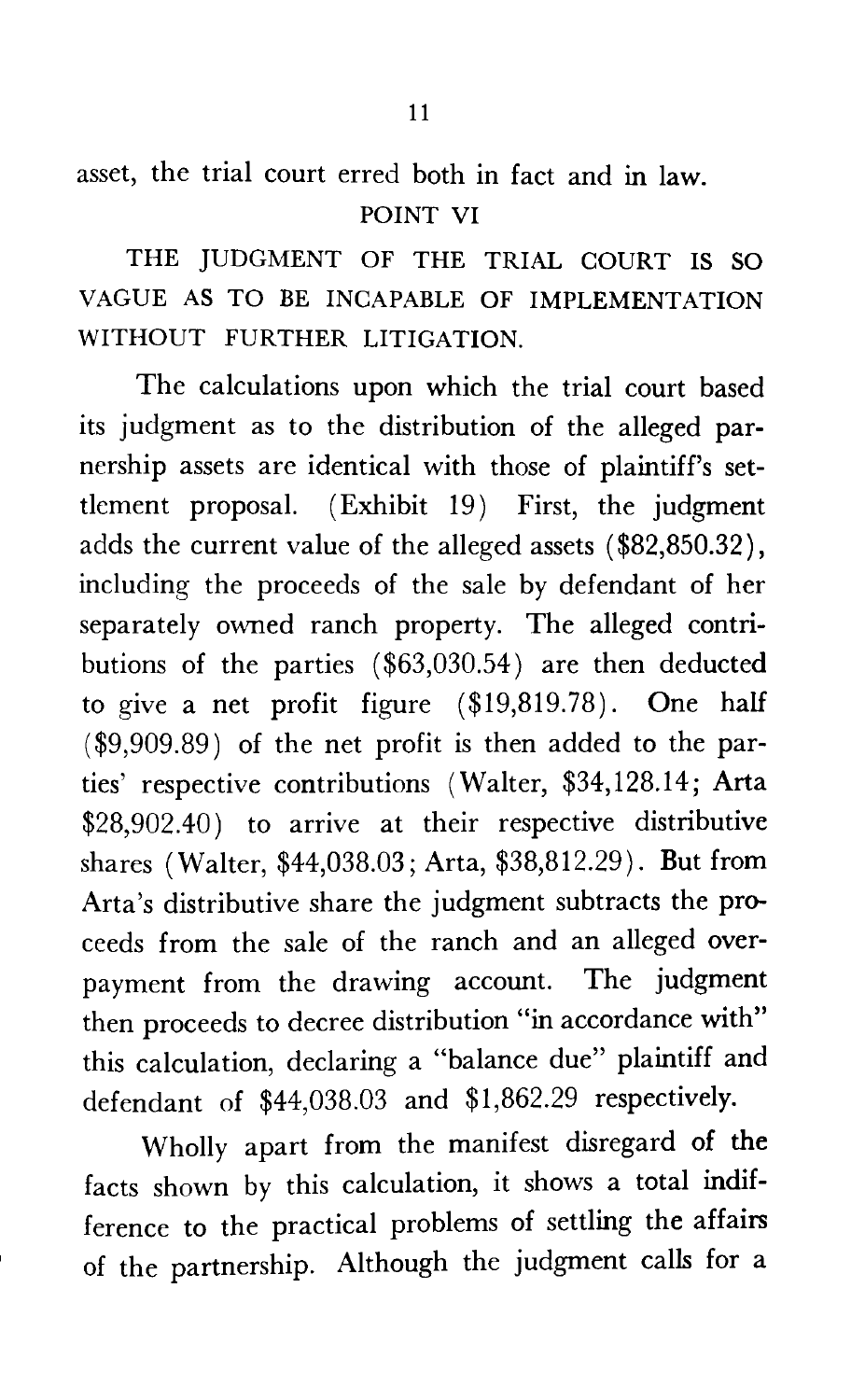distribution of assets having a value of approximately \$46,000.00 it provides no method to determine the respective interest of the parties in the several properties ..

For example, it is agreed that the St. George sales lot was an asset of the partnership. That business consisted primarily of a leasehold interest in the land upon which the business was conducted, an option to buy said land and inventory. (R.45) The option is the subject of litigation between the parties to this lawsuit as plaintiffs and the optionor as defendant (Corbett v. Cox, Case No. 3877, Fifth District Court, Washington County) . The judgment includes "St. George business and lot subject to \$5,000.00 option and expense of lawsuit on same" as an asset of the partnership with a value of \$32,000.00. It should be noted that the judgment is in error in speaking of a "lot" as a partnership asset, since the parties hold only a leasehold interest. But more importantly the judgment makes no provision for distribution of the said assets. Is the trailer sales business to *be* liquidated and the proceeds distributed pro rata in proportion to the "balance due'' each party? Or is plaintiff to receive the entire business including the greatly appreciated value of the option, the substantial good will and going concern value of the business (one of which is included in the Court's valuation) by simply paying defendant her "balance due" of \$1,862.29? Con· versely, can defendant claim the business by paying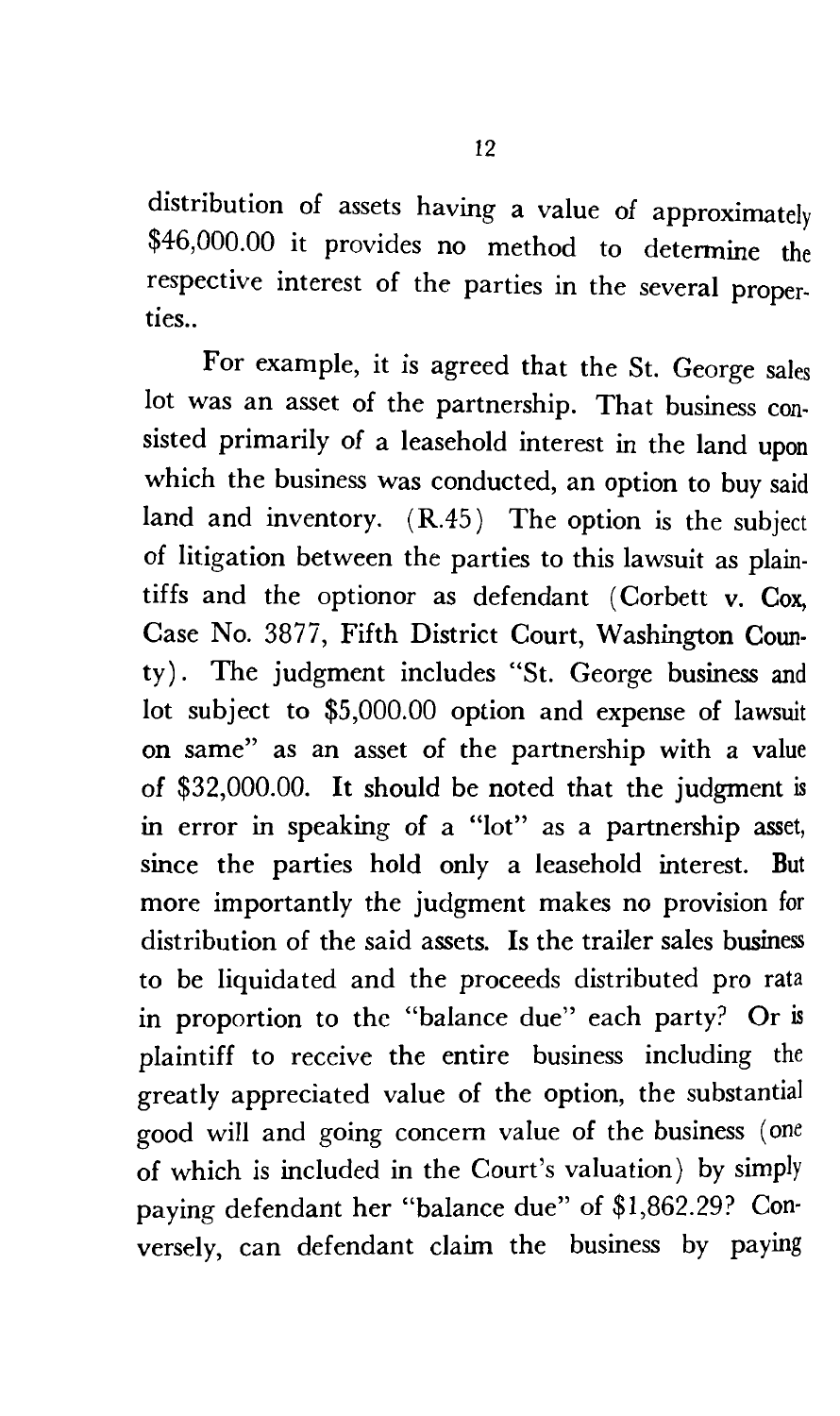plaintiff his \$44,038.03 "distributive share"? The judgment simply fails to consider the crucial problem of how this property is to be divided.

Another example of the practical impossibility of implementing the judgment relates to the so-called Peacock House. This house was purchased by defendant with separate funds which she regarded as belonging to her children. Title to the property was taken in the names of Walter and the two daughters of Arta, each having an undivided one-third interest. Defendant testified that one-third interest was given to Walter because she thought the parties were married. There was no intention to make the property a partnership asset. (R.497-99). The judgment of the trial court includes the entire property as an asset of the partnership and completely disregards the means by which the interest of the two daughters is to be determined or partitioned and their claims upon the property discharged.

It is plain from the foregoing that the judgment is incapable of implementation in its present form and that to hold the parties to its terms is inevitably to invite further litigation.

## **CONCLUSION**

The foregoing does not purport to be a discussion of all the complex facts or even of all those facts which are in dispute. Defendant will, however, spare this Court extensive reference to the voluminous record.

It is apparent that the trial court committed sub-